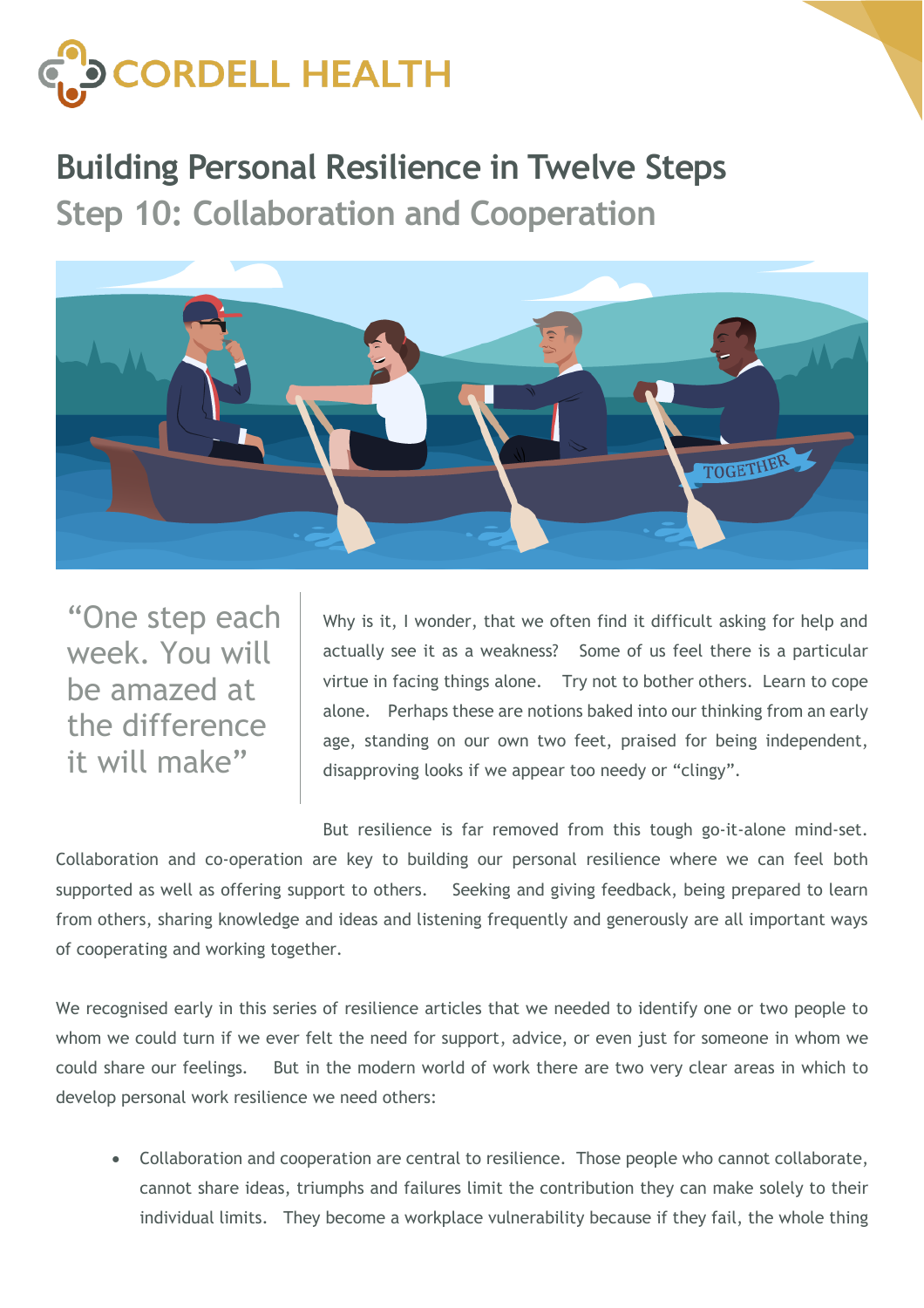

fails and if they succeed then because they have not worked with anyone else repeating that success can only be through that one person. Collaboration is essential for creativity, certainly, but also for diversity of thought and action --- ways to come up with solutions based on a variety of inputs from a range of people working through to a final outcome. Collaboration recognises that often we do our best work together.

• Business and social networks are essential. In the modern world of work where we take digital connectedness for granted and we may seemingly have so many connections. Apparently, these are often described as "friends" and we have a tendency to "collect" them with more and more such contacts on several virtual platforms. Staying in touch with formal and informal networks for professional and emotional support is helpful in many ways, including maintaining our knowledge and skills.

But we seldom cultivate those networks very well. We are poor at keeping in touch, perhaps simply because we have too many of them. Hence when we could benefit from their support, or when they might need us, we are way out of touch and find it so much more difficult to renew or optimise the connection.

This week we shall try to refresh these two aspects for developing our resilience with two specific exercises.

**Draw two overlapping circles of collaboration.** These may be exclusively from the workplace or you may like to widen this to include family and friends. In the overlapping area of the two circles put the names of those people who both seek you out and who you in turn seek out to collaborate or share ideas. This is where collaboration is reciprocal. In the left-hand circle, away from the overlapping part, put the names of those with whom you share but who for some reason do not share with you. Similarly, in the right-hand circle, away from the overlapping part, put the names of those who share with you but with whom you do not share your own needs, for whatever reason.

Now look at your circles. Hopefully there are many people in the overlapping space. Try to develop these even further if you can and draw more people into this area if the number seems small. *Your overlapping circle of collaboration is a great way to remind yourself of the strength of your network.*

**Cull and cultivate your network.** The first task is to cull some of your network if you have too many contacts on too many platforms/apps. Quality rather than quantity is what matters in a strong and organic network. So those contacts you have with whom you never or very seldom make connection may need to